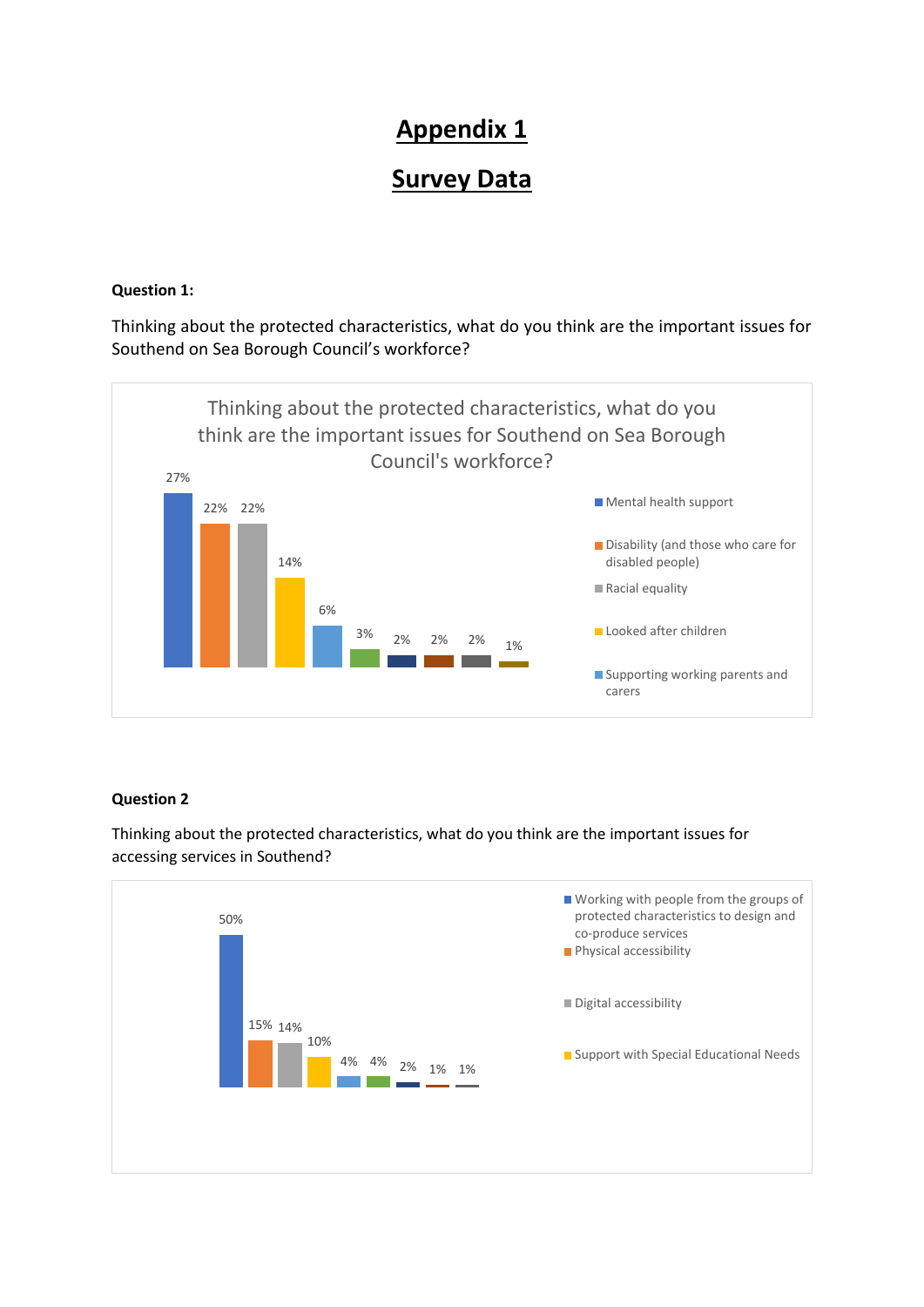#### **Question 3**

Thinking about the protected characteristics, what do you think are the important issues for a cohesive community in Southend?

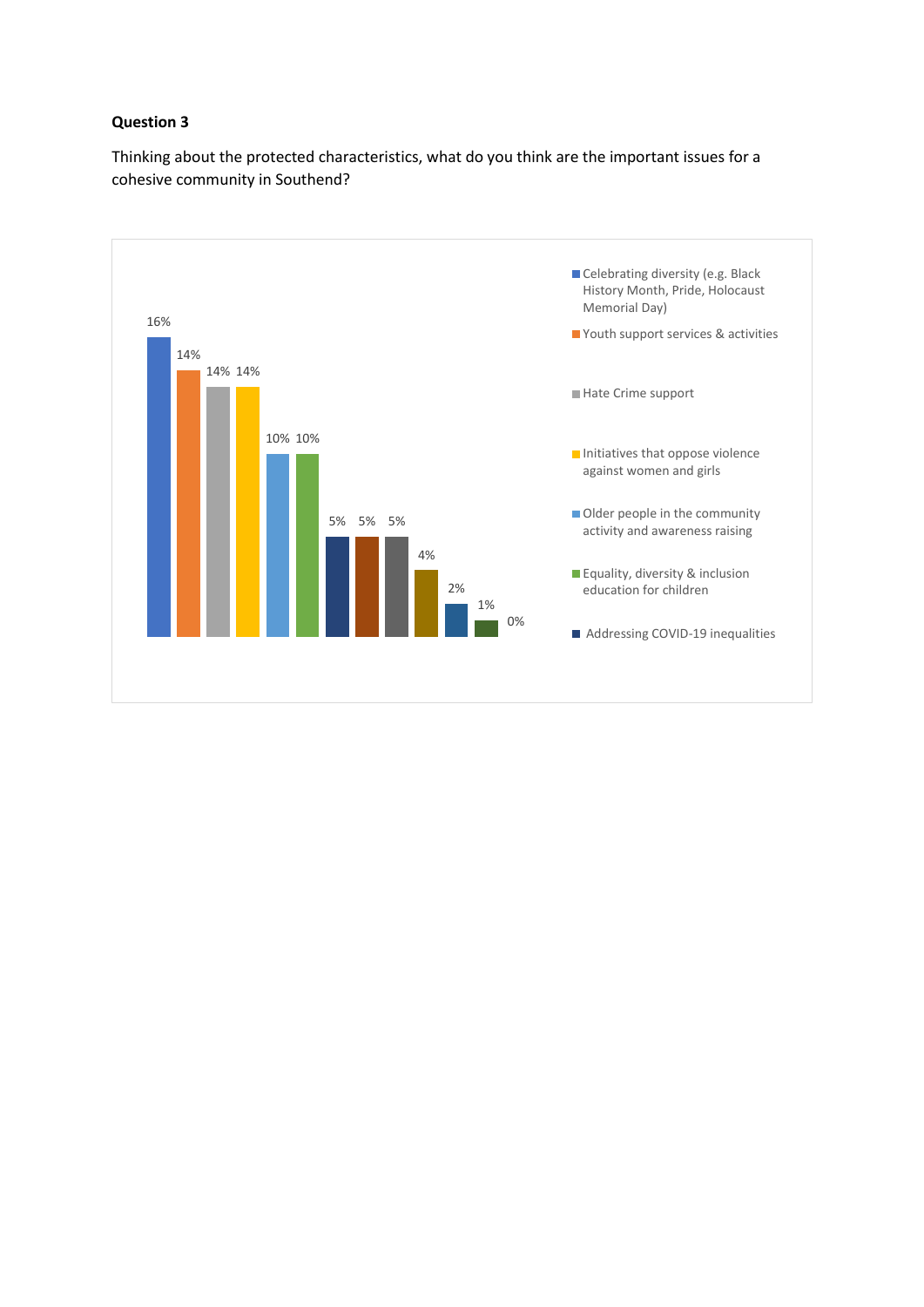# **Survey Data – Respondent Statistics**

#### 1.Gender of Respondents



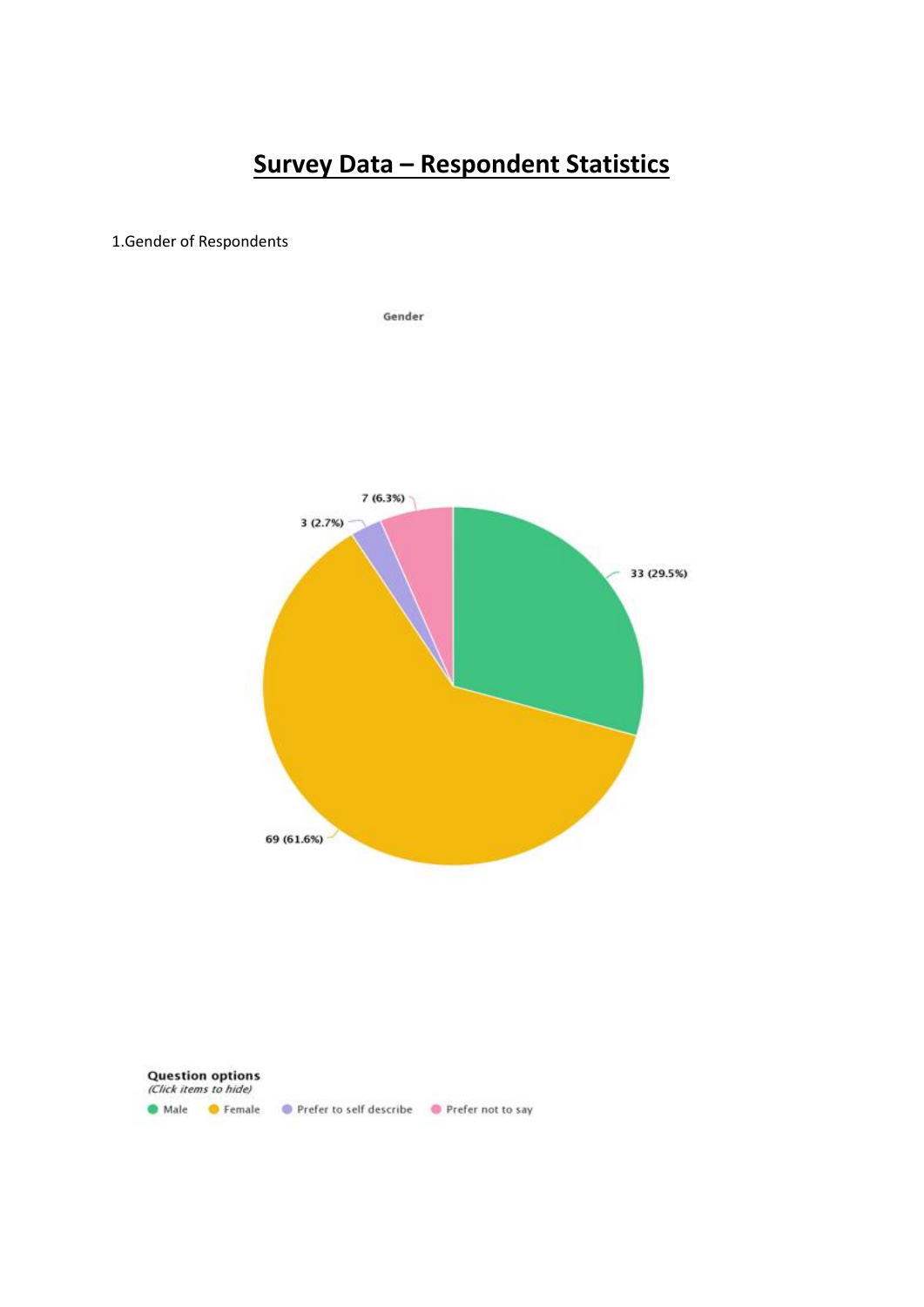### 2.Sexual Orientation of Respondents



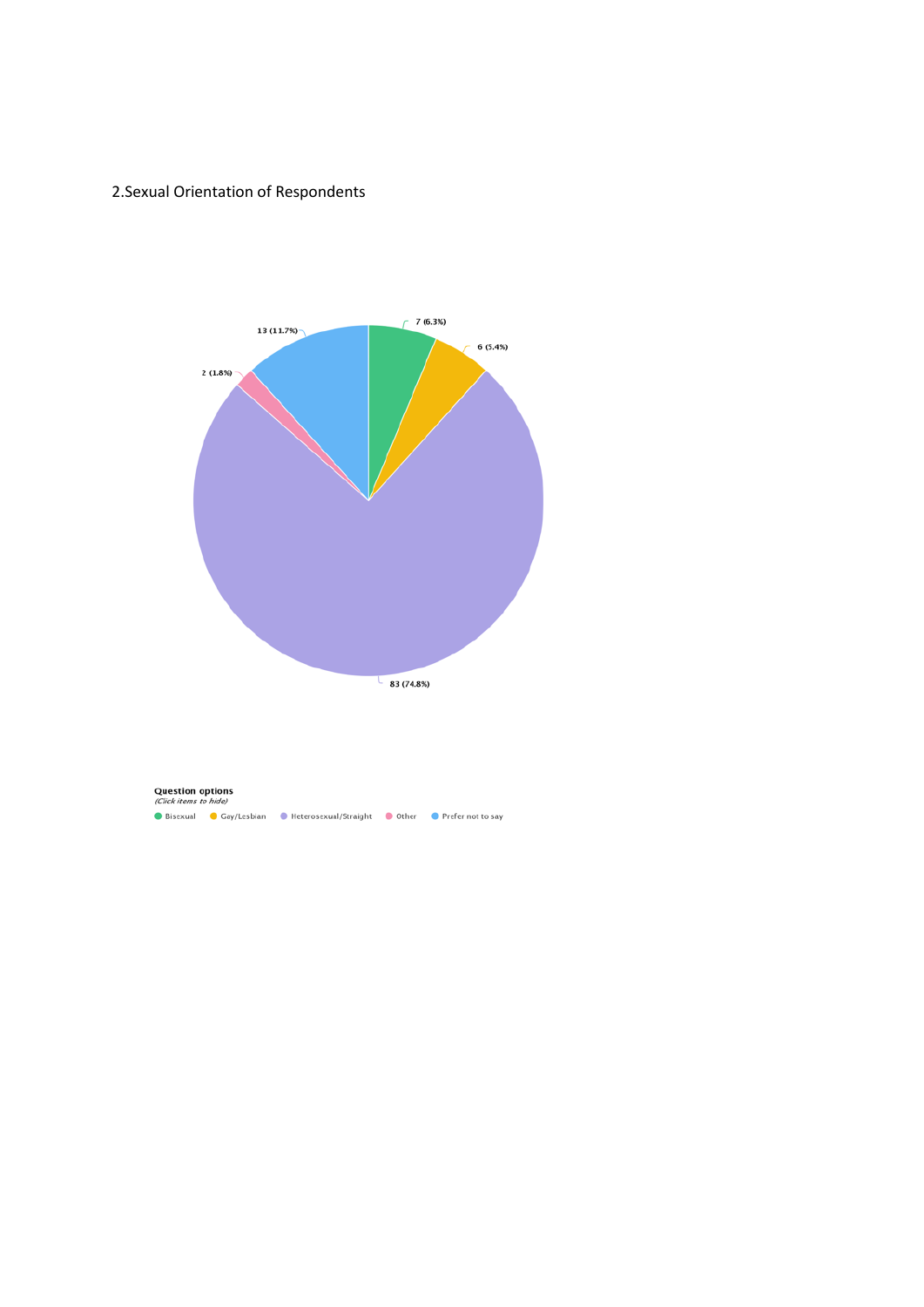#### 3.Ethnic group of respondents



What is your ethnic group?

#### **Question options** (Click items to hide)

- White: English / Welsh / Scottish / Northern Irish / British White: Irish
- White: Eastern European White: any other background
- Mixed / multiple ethnic background: White and Black Caribbean
- Mixed / multiple ethnic background: White and Asian
- Any other mixed / multiple ethnic background Asian / Asian British: Indian
- Asian/Asian British: Bangladeshi Any other Asian background Any other ethnic group
- Prefer not to say Cypsy or Irish Traveller
- Mixed / multiple ethnic background: White and Black African Asian/Asian British: Pakistani
- Asian/Asian British: Chinese <br>
Black British <br>
Black: African <br>
Black: Caribbean
- Any other Black / African / Caribbean background @ Arab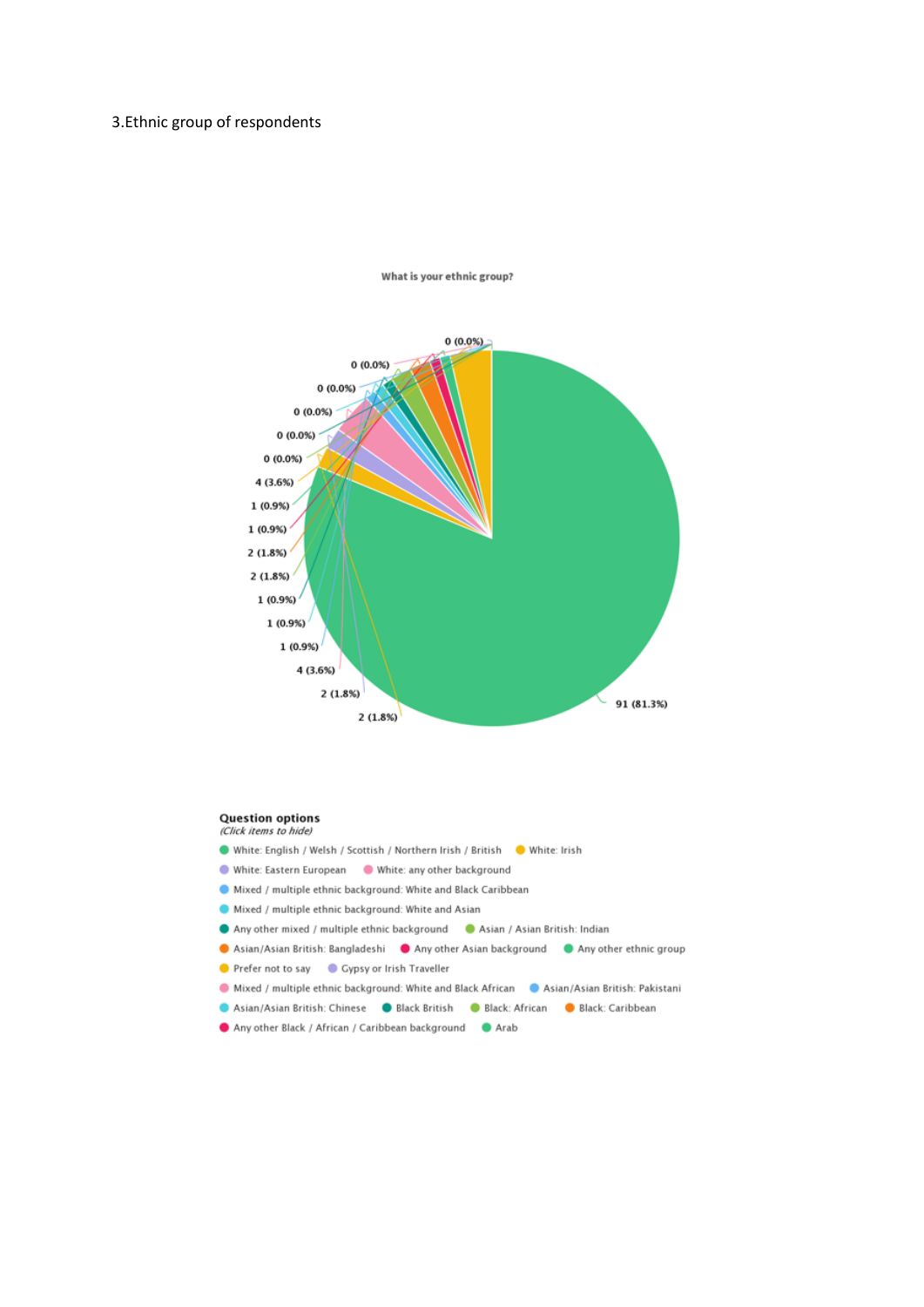#### 4.Disability Status of Respondents

Do you consider yourself disabled or have a long-standing illness? Long-standing means anything tha...

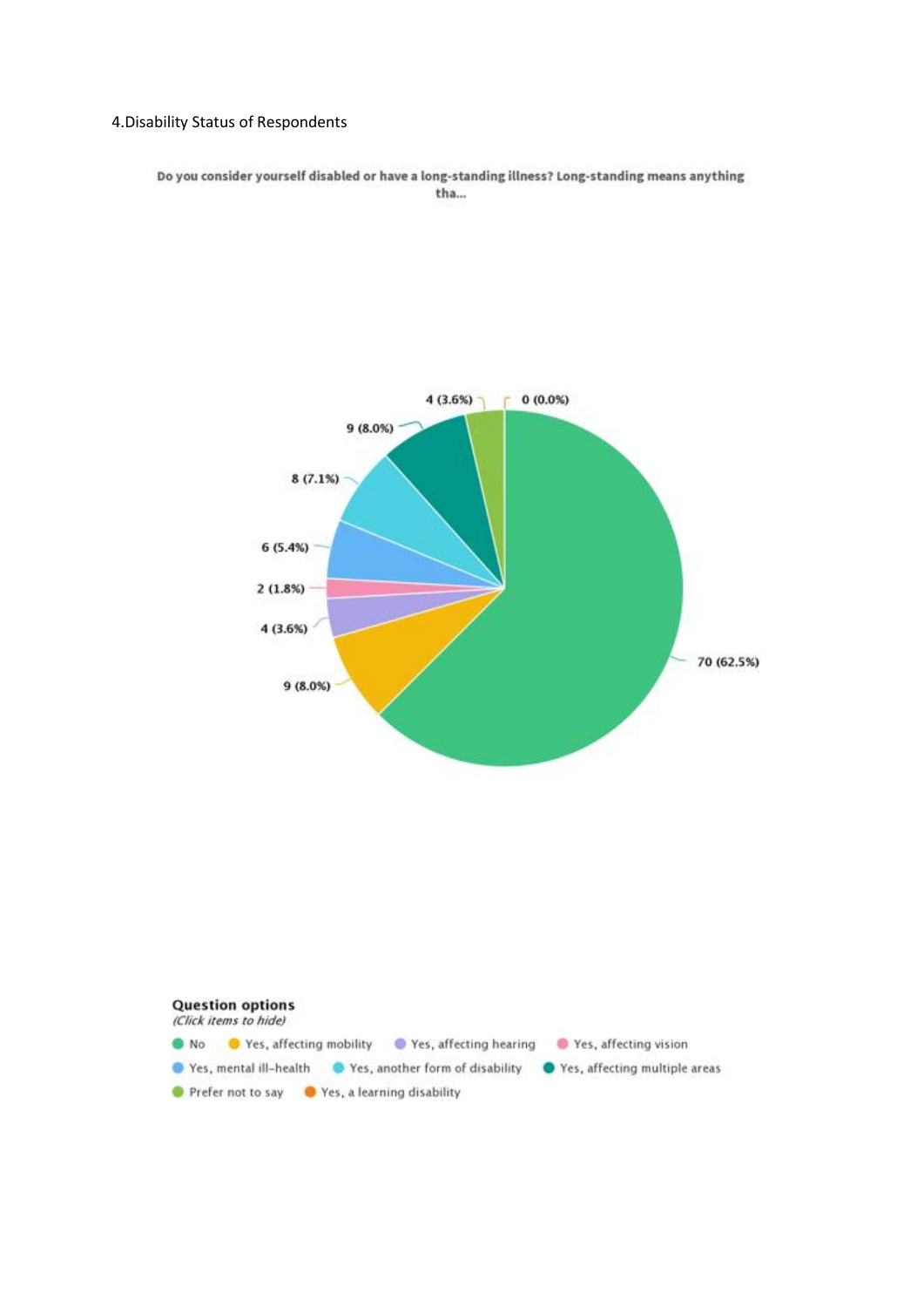# 5.Caring Status of Respondents

Do you have caring responsibilities? A carer is anyone who cares, paid or unpaid, for a friend or f...



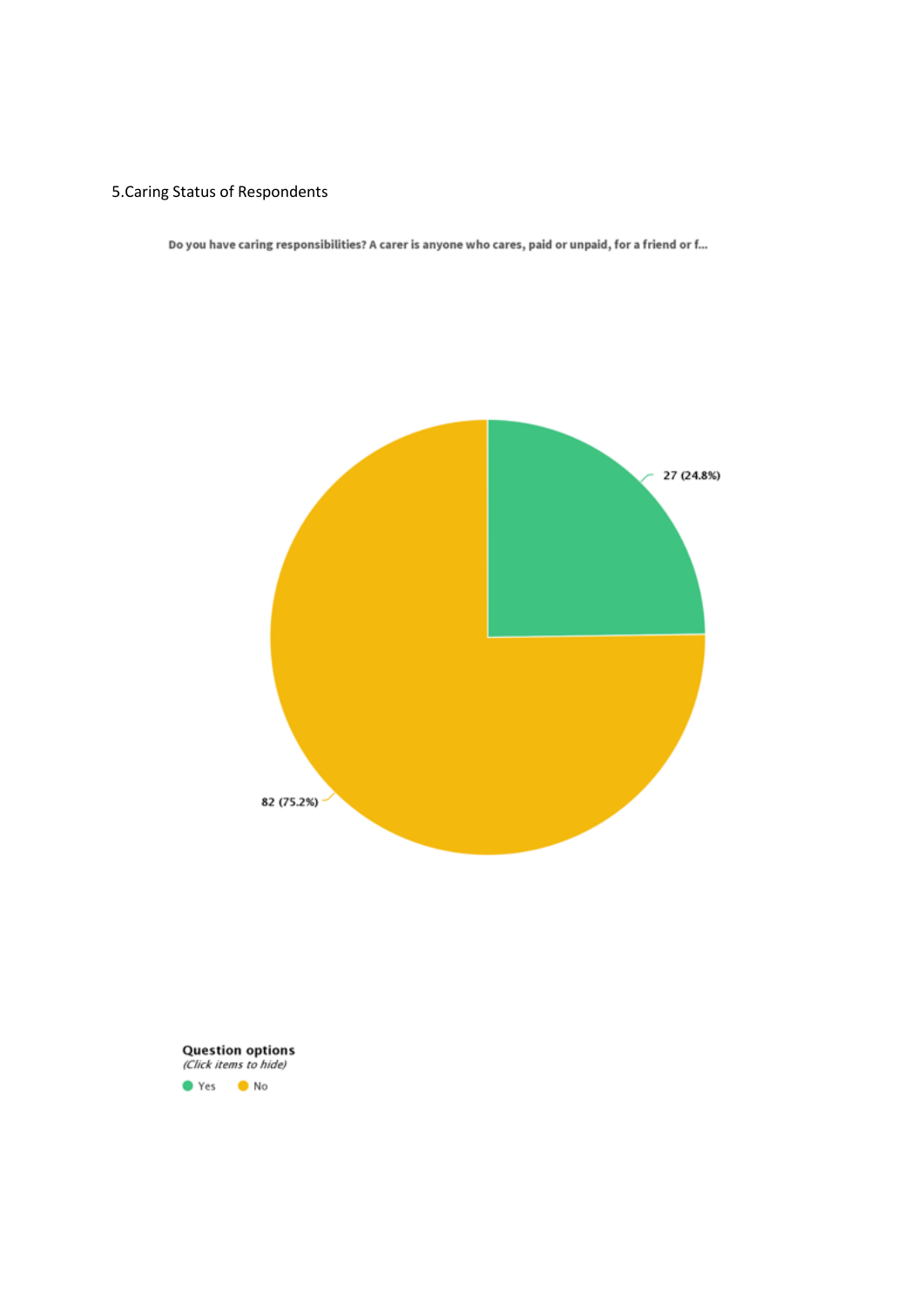# 6. Pregnancy Status of Respondents



Are you currently pregnant or have you been pregnant in the last year?

**Question options**<br>(Click items to hide) • No • Prefer not to say • • Yes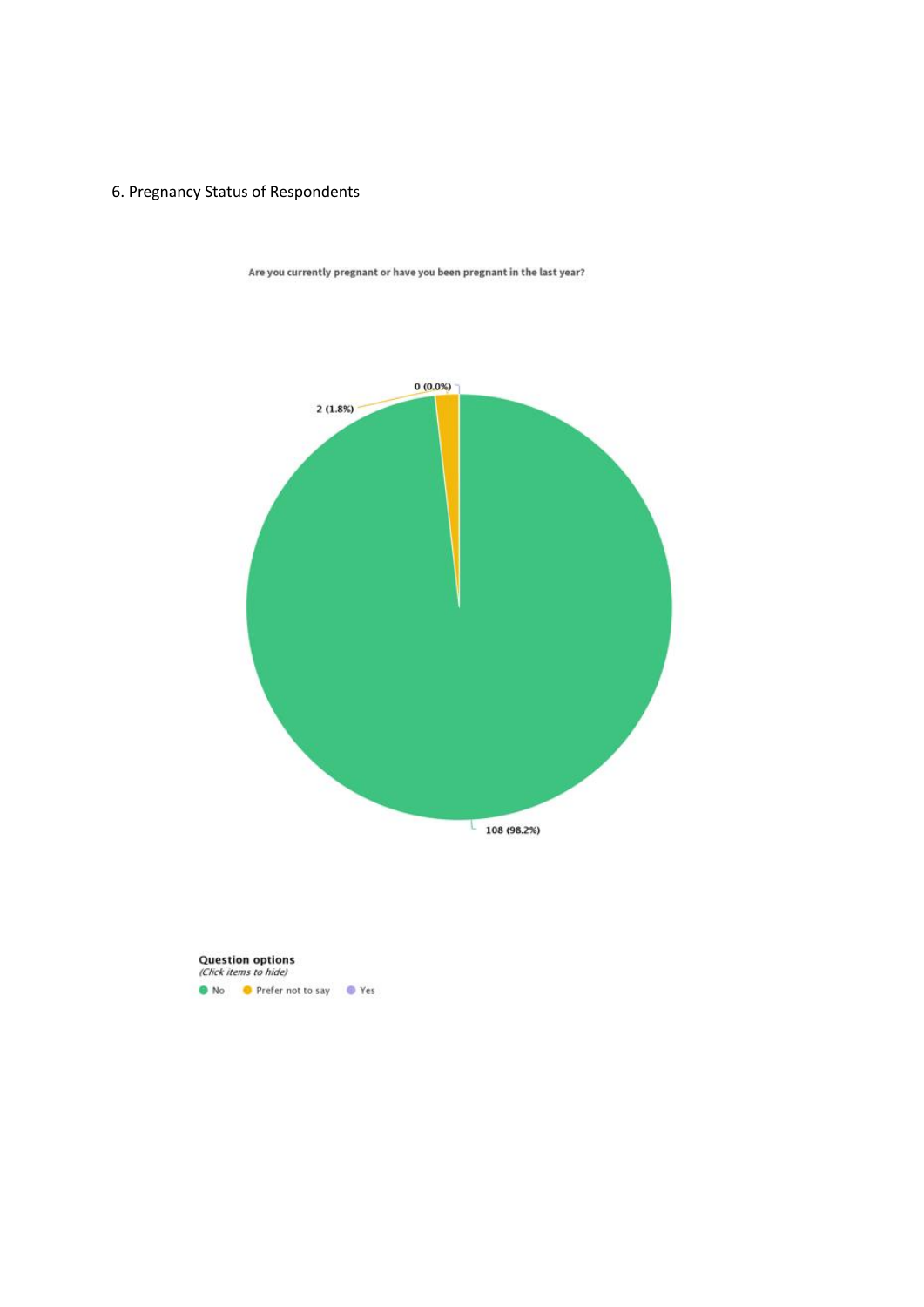### 7.Marital/Civil Partnership status of respondents



What is your legal marital status or same-sex civil partnership status?